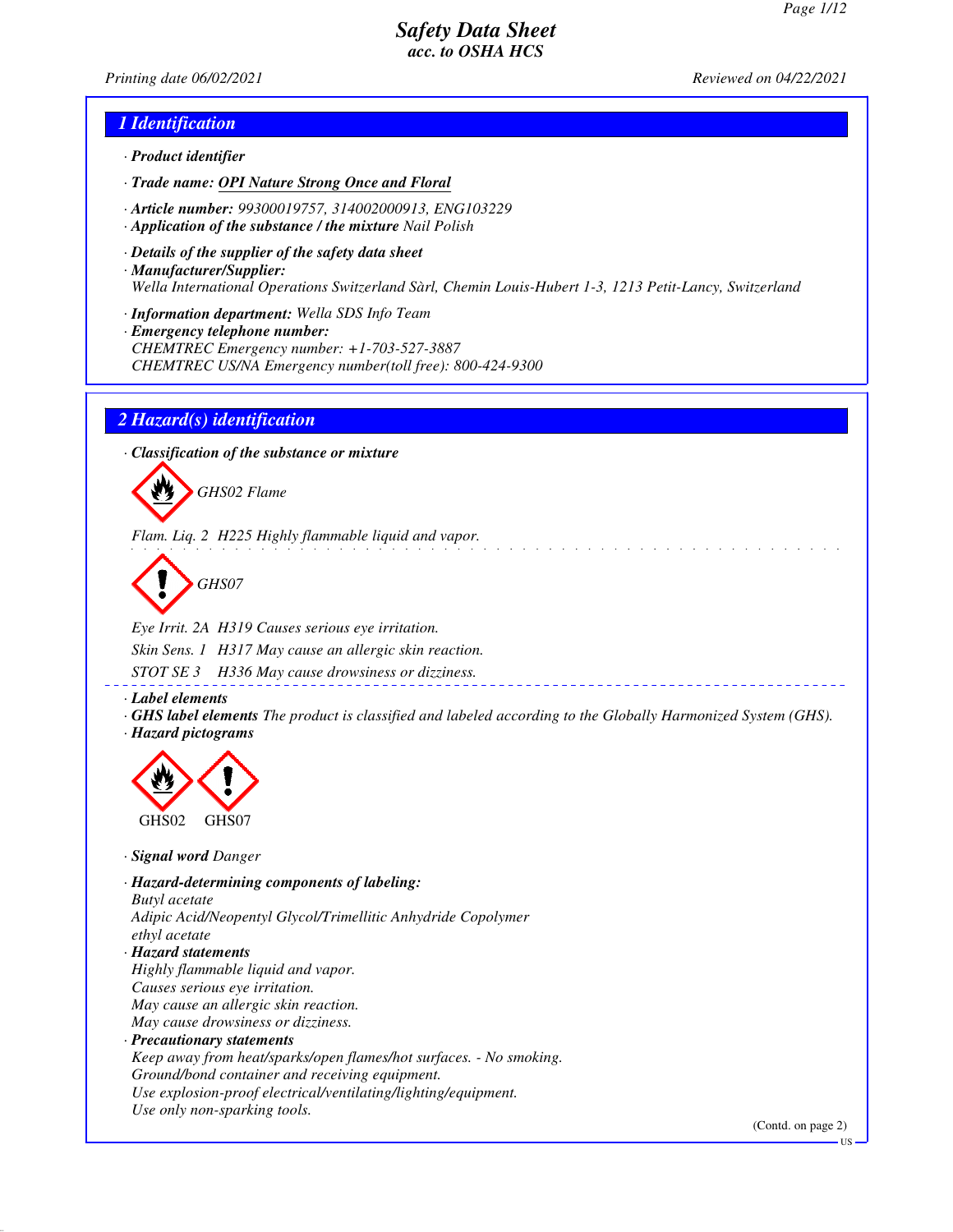*Printing date 06/02/2021 Reviewed on 04/22/2021*

## *Trade name: OPI Nature Strong Once and Floral*

| (Contd. of page 1)                                                                                             |  |
|----------------------------------------------------------------------------------------------------------------|--|
| Take precautionary measures against static discharge.                                                          |  |
| Avoid breathing dust/fume/gas/mist/vapors/spray                                                                |  |
| Wash thoroughly after handling.                                                                                |  |
| Use only outdoors or in a well-ventilated area.                                                                |  |
| Contaminated work clothing must not be allowed out of the workplace.                                           |  |
| Wear protective gloves/protective clothing/eye protection/face protection.                                     |  |
| If on skin (or hair): Take off immediately all contaminated clothing. Rinse skin with water/shower.            |  |
| IF INHALED: Remove person to fresh air and keep comfortable for breathing.                                     |  |
| If in eyes: Rinse cautiously with water for several minutes. Remove contact lenses, if present and easy to do. |  |
| Continue rinsing.                                                                                              |  |
| Call a poison center/doctor if you feel unwell.                                                                |  |
| Specific treatment (see on this label).                                                                        |  |
| If skin irritation or rash occurs: Get medical advice/attention.                                               |  |
| If eye irritation persists: Get medical advice/attention.                                                      |  |
| Wash contaminated clothing before reuse.                                                                       |  |
| In case of fire: Use for extinction: CO2, powder or water spray.                                               |  |
| Store in a well-ventilated place. Keep container tightly closed.                                               |  |
| Store in a well-ventilated place. Keep cool.                                                                   |  |
| Store locked up.                                                                                               |  |
| Dispose of contents/container in accordance with local/regional/national/international regulations.            |  |
| $\cdot$ Other hazards                                                                                          |  |
| $\cdot$ Results of PBT and vPvB assessment                                                                     |  |
| $\cdot$ <b>PBT:</b> Not applicable.                                                                            |  |

*· vPvB: Not applicable.*

## *3 Composition/information on ingredients*

*· Chemical characterization: Mixtures*

*· Description: Mixture of the substances listed below with nonhazardous additions.*

| $\cdot$ Dangerous components: |                                                                         |              |  |
|-------------------------------|-------------------------------------------------------------------------|--------------|--|
|                               | 123-86-4 Butyl acetate                                                  | $>$ 25-≤50%  |  |
|                               | 141-78-6 <i>ethyl</i> acetate                                           | $≥20-≤25%$   |  |
|                               | 9004-70-0 Nitrocellulose                                                | $>10-52.5\%$ |  |
|                               | 28407-73-0 Adipic Acid/Neopentyl Glycol/Trimellitic Anhydride Copolymer | $>2.5$ -≤10% |  |
|                               | $64-17-5$ ethyl alcohol                                                 | $>2.5-10\%$  |  |
|                               | $13463-67-7$ titanium dioxide                                           | $≥0.1-S2.5%$ |  |

# *4 First-aid measures*

- *· Description of first aid measures*
- *· General information: Immediately remove any clothing soiled by the product.*
- *· After inhalation:*
- *Supply fresh air and to be sure call for a doctor.*
- *In case of unconsciousness place patient stably in side position for transportation.*
- *· After skin contact: Immediately wash with water and soap and rinse thoroughly.*
- *· After eye contact:*
- *Rinse opened eye for several minutes under running water. If symptoms persist, consult a doctor.*
- *· After swallowing: If symptoms persist consult doctor.*
- *· Information for doctor:*
- *· Most important symptoms and effects, both acute and delayed No further relevant information available.*

(Contd. on page 3)

US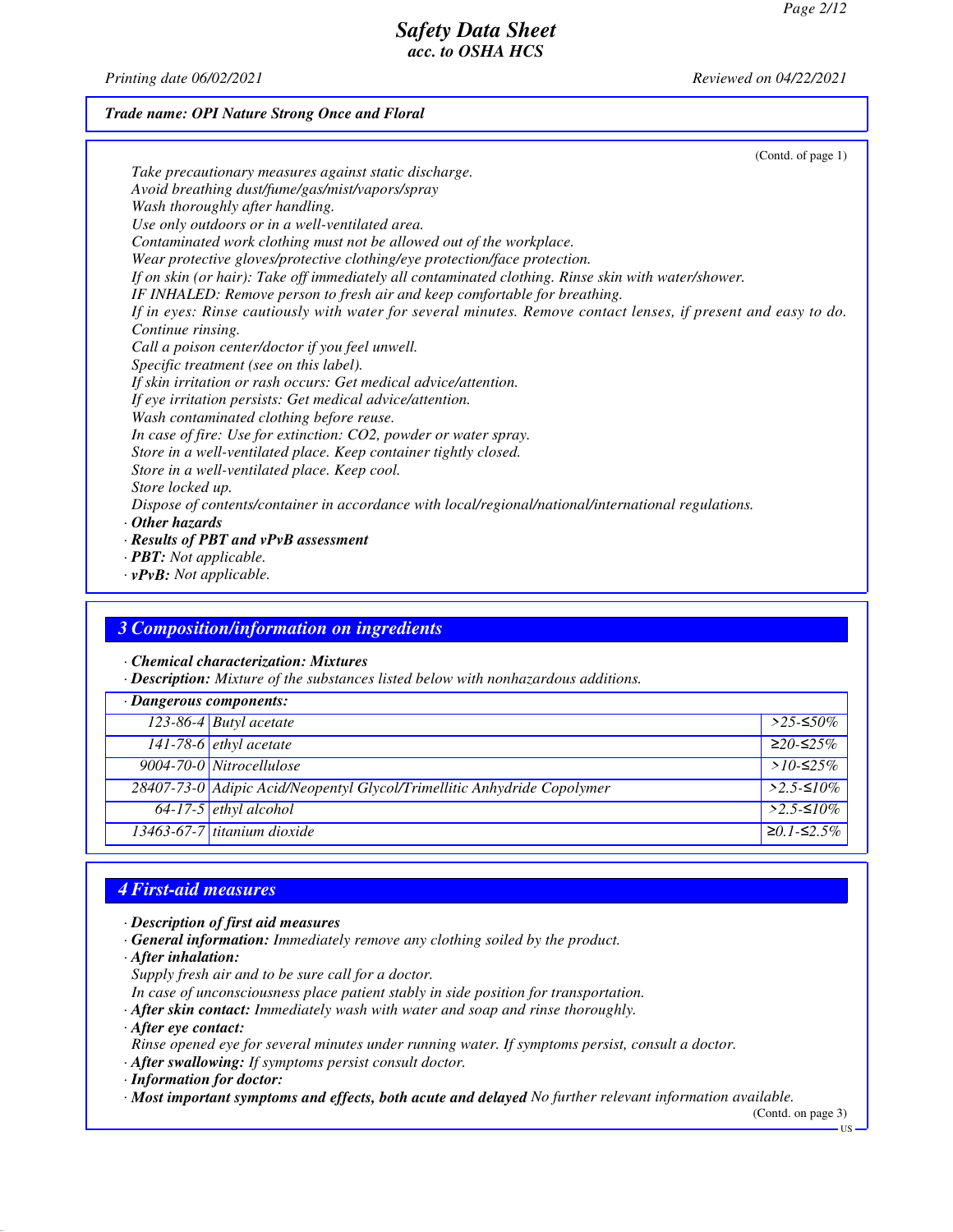*Printing date 06/02/2021 Reviewed on 04/22/2021*

#### *Trade name: OPI Nature Strong Once and Floral*

*· Indication of any immediate medical attention and special treatment needed No further relevant information available.*

#### *5 Fire-fighting measures*

*· Extinguishing media*

*· Suitable extinguishing agents:*

*CO2, extinguishing powder or water spray. Fight larger fires with water spray or alcohol resistant foam.*

*· Special hazards arising from the substance or mixture No further relevant information available.*

*· Advice for firefighters*

*· Protective equipment: No special measures required.*

#### *6 Accidental release measures*

*· Personal precautions, protective equipment and emergency procedures Wear protective equipment. Keep unprotected persons away.*

*· Environmental precautions: Dilute with plenty of water.*

*Do not allow to enter sewers/ surface or ground water.*

*· Methods and material for containment and cleaning up:*

*Absorb with liquid-binding material (sand, diatomite, acid binders, universal binders, sawdust).*

*Dispose contaminated material as waste according to item 13.*

*Ensure adequate ventilation.*

*· Reference to other sections See Section 7 for information on safe handling. See Section 8 for information on personal protection equipment. See Section 13 for disposal information.*

## *· Protective Action Criteria for Chemicals*

| $\cdot$ PAC-1:   |                                         |                                   |
|------------------|-----------------------------------------|-----------------------------------|
|                  | $\overline{123}$ -86-4 Butyl acetate    | 5 ppm                             |
|                  | 141-78-6 $ethyl$ acetate                | $1,200$ ppm                       |
|                  | $64-17-5$ ethyl alcohol                 | 1,800 ppm                         |
|                  | $67-63-0$ isopropyl alcohol             | $\overline{400}$ ppm              |
|                  | 13463-67-7 titanium dioxide             | $30$ mg/m <sup>3</sup>            |
|                  | $7727-43-7$ barium sulfate              | $15$ mg/m <sup>3</sup>            |
|                  | 123-42-2 4-hydroxy-4-methylpentan-2-one | 150 ppm                           |
|                  | $66-25-1$ hexanal                       | 6 ppm                             |
|                  | 7664-38-2 Phosphoric Acid               | 3 mg/m <sup>3</sup>               |
|                  | 71-36-3 $n$ -Butyl alcohol              | 60 ppm                            |
| 7631-86-9 Silica |                                         | $18$ mg/m <sup>3</sup>            |
|                  | 1309-37-1   Iron Oxides (CI 77491)      | $\overline{15}$ mg/m <sup>3</sup> |
| $\cdot$ PAC-2:   |                                         |                                   |
| $123 - 86 - 4$   | <b>Butyl</b> acetate                    | $200$ ppm                         |
|                  | 141-78-6 <i>ethyl</i> acetate           | 1,700 ppm                         |
|                  | $64-17-5$ ethyl alcohol                 | $\overline{3300}$ * ppm           |
|                  | $67-63-0$ isopropyl alcohol             | $2000*$ ppm                       |
|                  | 13463-67-7 titanium dioxide             | $\frac{330 \text{ mg}}{m}$        |
|                  |                                         | $\overline{(Contd. on page 4)}$   |

(Contd. of page 2)

US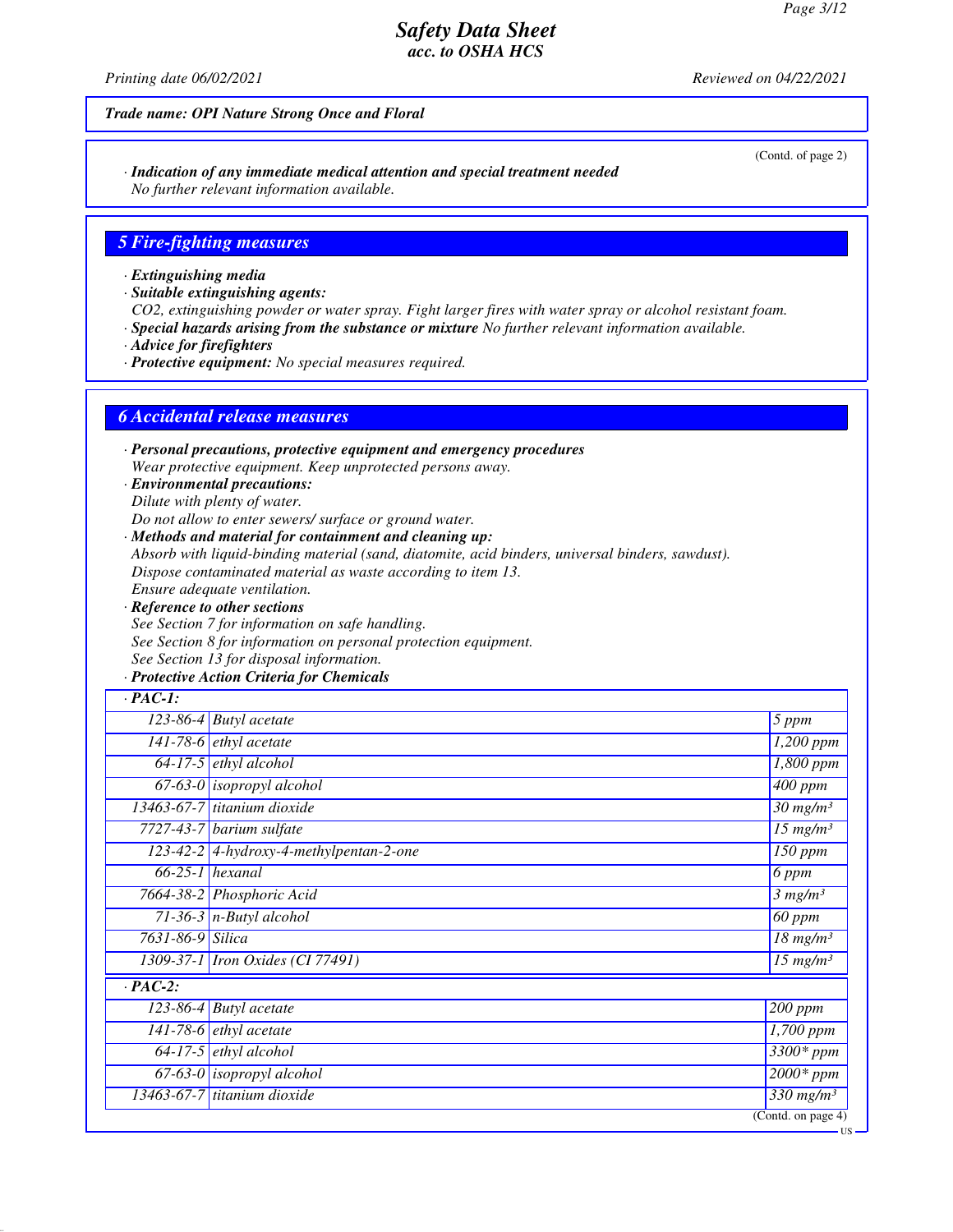*Printing date 06/02/2021 Reviewed on 04/22/2021*

#### *Trade name: OPI Nature Strong Once and Floral*

|                  |                                           | (Contd. of page 3)                  |
|------------------|-------------------------------------------|-------------------------------------|
|                  | 7727-43-7 barium sulfate                  | $170$ mg/m <sup>3</sup>             |
|                  | $123-42-2$ 4-hydroxy-4-methylpentan-2-one | 350 ppm                             |
|                  | $66-25-1$ hexanal                         | 66 ppm                              |
|                  | 7664-38-2 Phosphoric Acid                 | $30 \ mg/m^3$                       |
|                  | $71-36-3$ n-Butyl alcohol                 | 800 ppm                             |
| 7631-86-9 Silica |                                           | $\overline{7}40$ mg/m <sup>3</sup>  |
|                  | 1309-37-1 <i>Iron Oxides</i> (CI 77491)   | $\frac{360 \text{ mg}}{m}$          |
| $\cdot$ PAC-3:   |                                           |                                     |
|                  | $\overline{123}$ -86-4 Butyl acetate      | $3000*$ ppm                         |
|                  | $141-78-6$ ethyl acetate                  | $10000**$ ppm                       |
|                  | $64-17-5$ ethyl alcohol                   | 15000* ppm                          |
|                  | $67-63-0$ isopropyl alcohol               | $12000**$ ppm                       |
|                  | $13463-67-7$ titanium dioxide             | $2,000$ mg/m <sup>3</sup>           |
|                  | 7727-43-7 barium sulfate                  | $\frac{990 \text{ mg}}{m}$          |
|                  | $123-42-2$ 4-hydroxy-4-methylpentan-2-one | $\overline{2100}$ * ppm             |
|                  | $66-25-1$ hexanal                         | $86$ ppm                            |
|                  | 7664-38-2 Phosphoric Acid                 | $150$ mg/m <sup>3</sup>             |
|                  | $71-36-3$ n-Butyl alcohol                 | 8000** ppm                          |
| 7631-86-9 Silica |                                           | $\frac{4,500}{9}$ mg/m <sup>3</sup> |
|                  | 1309-37-1 <i>Iron Oxides</i> (CI 77491)   | 2,200 $mg/m^3$                      |

# *7 Handling and storage*

#### *· Handling:*

- *· Precautions for safe handling Ensure good ventilation/exhaustion at the workplace. Prevent formation of aerosols. · Information about protection against explosions and fires:*
- *Keep ignition sources away Do not smoke. Protect against electrostatic charges.*
- *· Conditions for safe storage, including any incompatibilities*
- *· Storage:*
- *· Requirements to be met by storerooms and receptacles: Store in a cool location.*
- *· Information about storage in one common storage facility: Not required.*
- *· Further information about storage conditions: Keep receptacle tightly sealed. Store in cool, dry conditions in well sealed receptacles.*
- *· Storage class: 3*
- *· Specific end use(s) No further relevant information available.*

#### *8 Exposure controls/personal protection*

*· Additional information about design of technical systems: No further data; see item 7.*

(Contd. on page 5)

US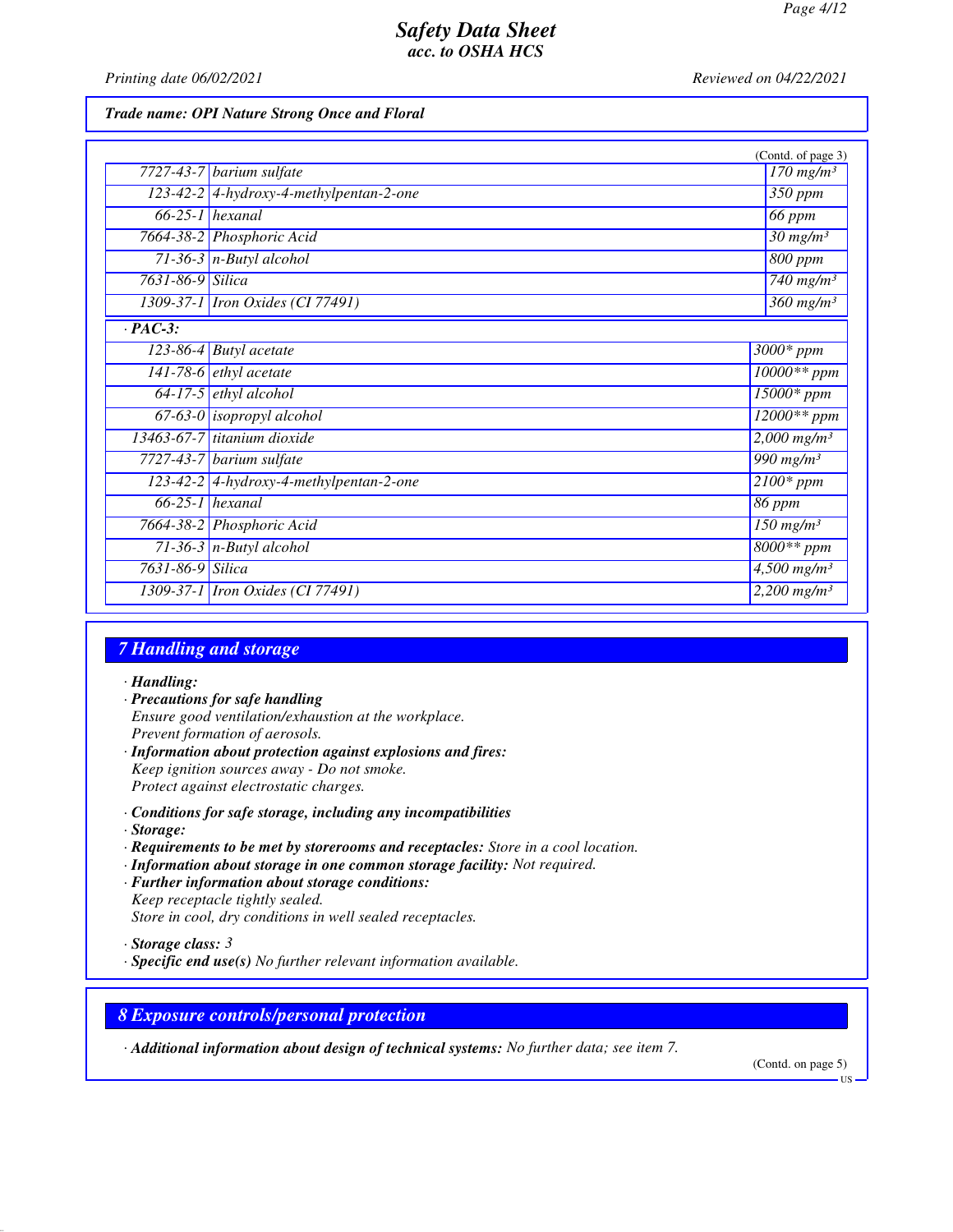(Contd. of page 4)

# *Safety Data Sheet acc. to OSHA HCS*

*Printing date 06/02/2021 Reviewed on 04/22/2021*

# *Trade name: OPI Nature Strong Once and Floral · Control parameters*

*· Components with limit values that require monitoring at the workplace:*

*The following constituents are the only constituents of the product which have a PEL, TLV or other recommended exposure limit.*

*At this time, the other constituents have no known exposure limits.*

#### *123-86-4 Butyl acetate*

*PEL Long-term value: 710 mg/m³, 150 ppm REL Short-term value: 950 mg/m³, 200 ppm Long-term value: 710 mg/m³, 150 ppm*

*TLV Short-term value: 712 mg/m³, 150 ppm Long-term value: 238 mg/m³, 50 ppm*

## *141-78-6 ethyl acetate*

*PEL Long-term value: 1400 mg/m³, 400 ppm*

*REL Long-term value: 1400 mg/m³, 400 ppm*

*TLV Long-term value: 1440 mg/m³, 400 ppm*

## *64-17-5 ethyl alcohol*

*PEL Long-term value: 1900 mg/m³, 1000 ppm*

*REL Long-term value: 1900 mg/m³, 1000 ppm*

*TLV Short-term value: 1880 mg/m³, 1000 ppm*

*· Additional information: The lists that were valid during the creation were used as basis.*

*· Exposure controls*

*· Personal protective equipment:*

*· General protective and hygienic measures:*

*Keep away from foodstuffs, beverages and feed. Immediately remove all soiled and contaminated clothing. Wash hands before breaks and at the end of work. Avoid contact with the eyes.*

*Avoid contact with the eyes and skin.*

#### *· Breathing equipment:*

*In case of brief exposure or low pollution use respiratory filter device. In case of intensive or longer exposure use respiratory protective device that is independent of circulating air.*

#### *· Protection of hands:*



*Protective gloves*

*The glove material has to be impermeable and resistant to the product/ the substance/ the preparation. Due to missing tests no recommendation to the glove material can be given for the product/ the preparation/ the chemical mixture.*

*Selection of the glove material on consideration of the penetration times, rates of diffusion and the degradation · Material of gloves*

*The selection of the suitable gloves does not only depend on the material, but also on further marks of quality and varies from manufacturer to manufacturer. As the product is a preparation of several substances, the resistance of the glove material can not be calculated in advance and has therefore to be checked prior to the application.*

## *· Penetration time of glove material*

*The exact break through time has to be found out by the manufacturer of the protective gloves and has to be observed.*

(Contd. on page 6)

**TIC**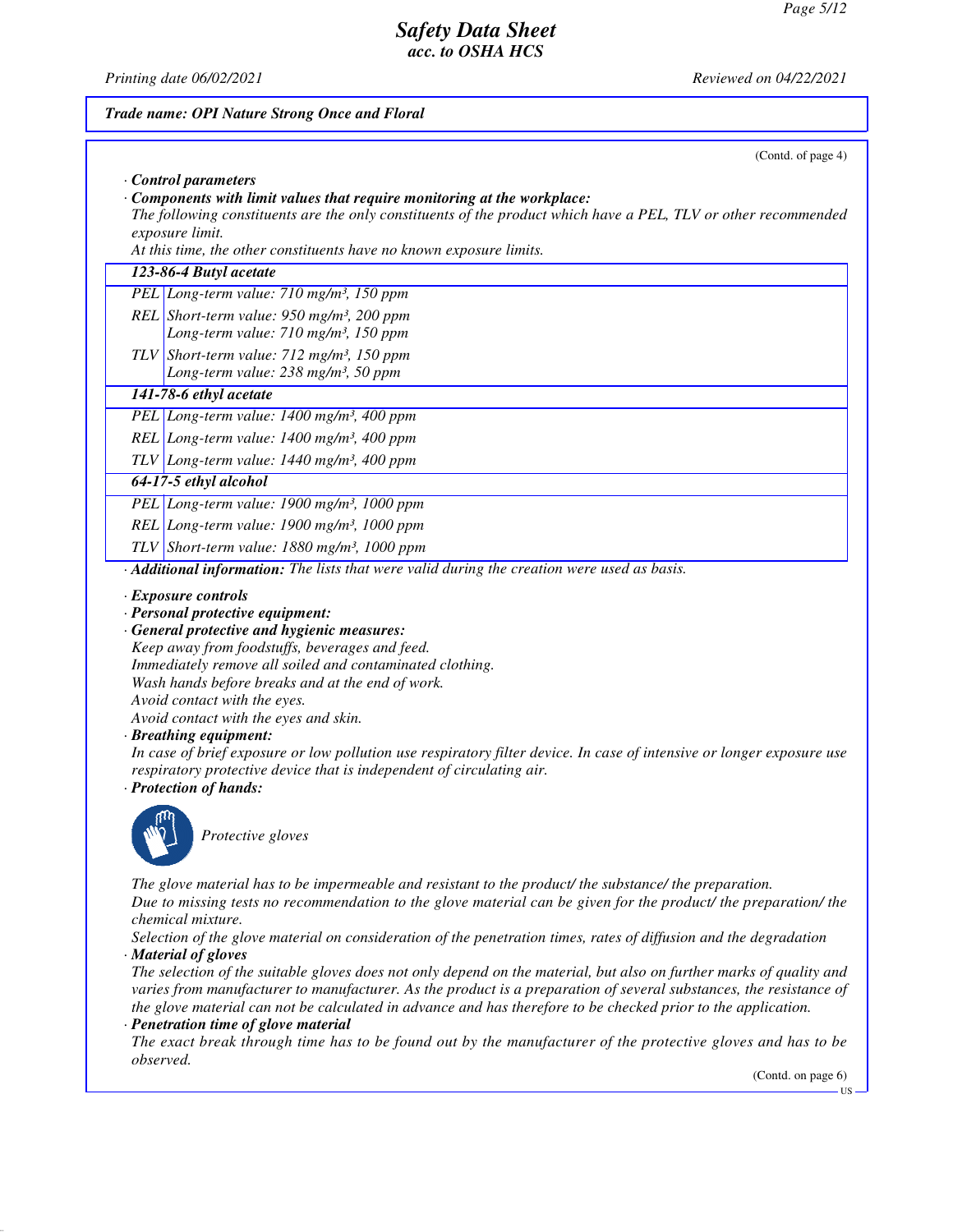(Contd. of page 5)

## *Safety Data Sheet acc. to OSHA HCS*

*Printing date 06/02/2021 Reviewed on 04/22/2021*

*Trade name: OPI Nature Strong Once and Floral*

*· Eye protection:*



*Tightly sealed goggles*

# *9 Physical and chemical properties · Information on basic physical and chemical properties · General Information · Appearance: Form: Fluid Color: According to product specification · Odor: Characteristic · Odor threshold: Not determined. · pH-value: Not determined. · Change in condition Melting point/Melting range: Undetermined. Boiling point/Boiling range: 77-78 °C (170.6-172.4 °F) · Flash point: -1 °C (30.2 °F) · Flammability (solid, gaseous): Not applicable. · Ignition temperature: 425 °C (797 °F) · Decomposition temperature: Not determined. · Auto igniting: Product is not selfigniting. · Danger of explosion: Product is not explosive. However, formation of explosive air/vapor mixtures are possible. · Explosion limits: Lower: 1.2 Vol % Upper: 11.5 Vol % · Vapor pressure at 20 °C (68 °F): 97 hPa (72.8 mm Hg) · Density: Not determined. · Relative density Not determined. · Vapor density Not determined. <i>·* Evaporation rate *· Solubility in / Miscibility with Water: Fully miscible. · Partition coefficient (n-octanol/water): Not determined. · Viscosity: Dynamic: Not determined. Kinematic: Not determined. · Solvent content: Organic solvents: 71.0 % VOC content: 71.00 %*

*710.0 g/l / 5.93 lb/gal*

(Contd. on page 7)

US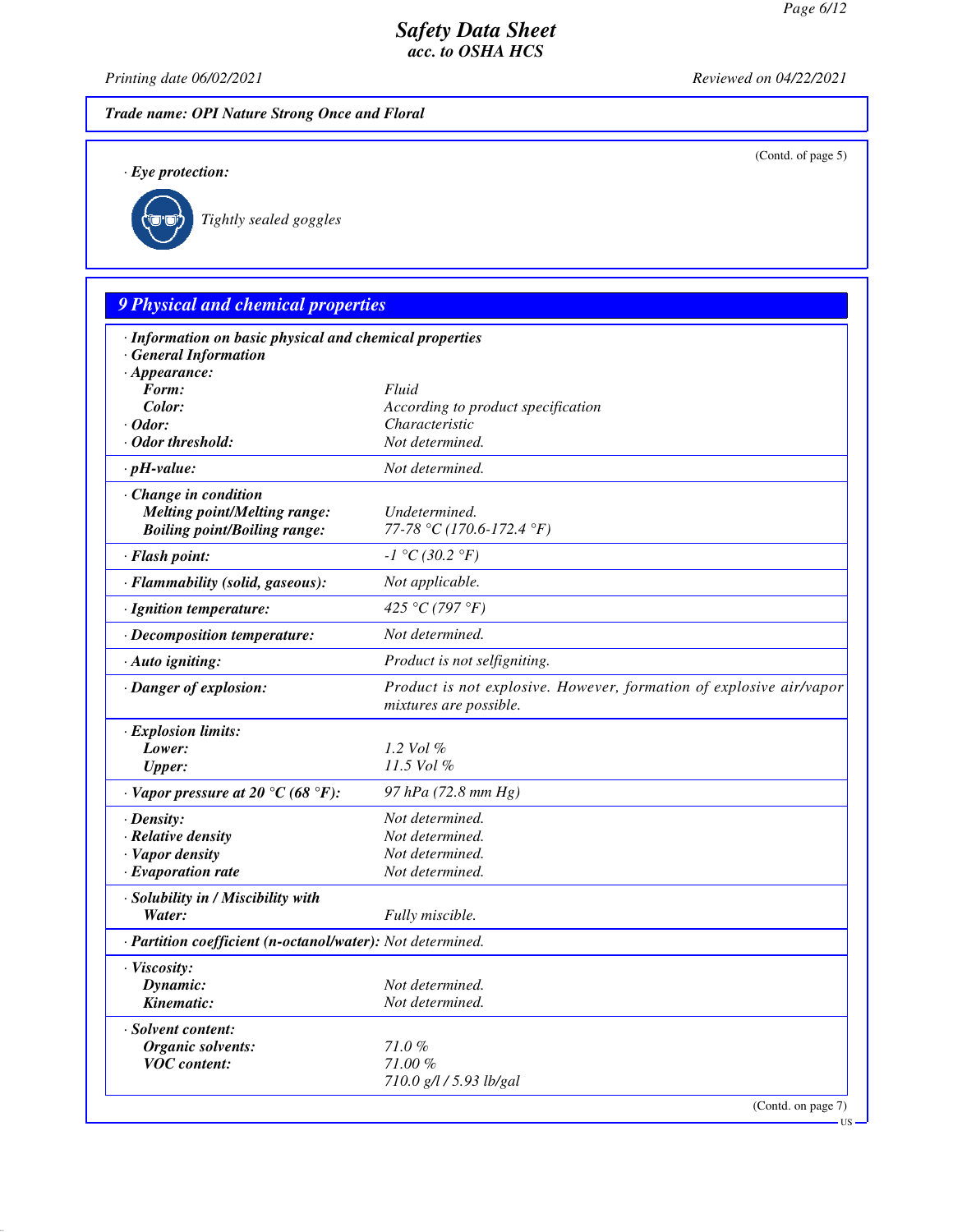(Contd. of page 6)

## *Safety Data Sheet acc. to OSHA HCS*

*Printing date 06/02/2021 Reviewed on 04/22/2021*

*Trade name: OPI Nature Strong Once and Floral*

*Solids content: 12.8 %*

*· Other information No further relevant information available.*

## *10 Stability and reactivity*

*· Reactivity No further relevant information available.*

*· Chemical stability*

*· Thermal decomposition / conditions to be avoided: No decomposition if used according to specifications.*

*· Possibility of hazardous reactions No dangerous reactions known.*

*· Conditions to avoid No further relevant information available.*

*· Incompatible materials: No further relevant information available.*

*· Hazardous decomposition products: No dangerous decomposition products known.*

#### *11 Toxicological information*

*· Information on toxicological effects*

*· Acute toxicity:*

*· LD/LC50 values that are relevant for classification:*

| · LD/LC50 values inul are relevant for classification. |      |                                                             |
|--------------------------------------------------------|------|-------------------------------------------------------------|
| 123-86-4 Butyl acetate                                 |      |                                                             |
| Oral                                                   | LD50 | $13,100$ mg/kg (rat)                                        |
| Dermal                                                 | LD50 | $>$ 5,000 mg/kg (rabbit)                                    |
|                                                        |      | Inhalative $LC50/4 h$ > 21 mg/l (rat)                       |
| 141-78-6 ethyl acetate                                 |      |                                                             |
| Oral                                                   | LD50 | $5,620$ mg/kg (rabbit)                                      |
|                                                        |      | Inhalative LC50/4 h 1,600 mg/l (rat)                        |
| 64-17-5 ethyl alcohol                                  |      |                                                             |
| Oral                                                   | LD50 | $10,470$ mg/kg (rat) (bw (OECD 401))                        |
|                                                        |      | Inhalative LC50/4 h 116.9 mg/l (rat) (air (//OECD 403))     |
| 13463-67-7 titanium dioxide                            |      |                                                             |
| Oral                                                   | LD50 | $>5,000$ mg/kg (rat) (bw (OECD 425))                        |
| Dermal                                                 | LD50 | $>10,000$ mg/kg (rabbit)                                    |
|                                                        |      | Inhalative LC50/4 h $\geq$ 3.43 mg/l (rat) (air (OECD 403)) |

*· Primary irritant effect:*

*· on the skin: No irritant effect.*

*· on the eye: Irritating effect.*

*· Sensitization: Sensitization possible through skin contact.*

*· Additional toxicological information:*

*The product shows the following dangers according to internally approved calculation methods for preparations: Irritant*

*· Carcinogenic categories*

| $\cdot$ IARC (International Agency for Research on Cancer) |                                      |    |  |
|------------------------------------------------------------|--------------------------------------|----|--|
|                                                            | $\boxed{64-17-5}$ ethyl alcohol      |    |  |
|                                                            | 67-63-0 <i>isopropyl</i> alcohol     |    |  |
|                                                            | $\sqrt{13463-67-7}$ titanium dioxide | 2B |  |
|                                                            | (Contd. on page 8)                   |    |  |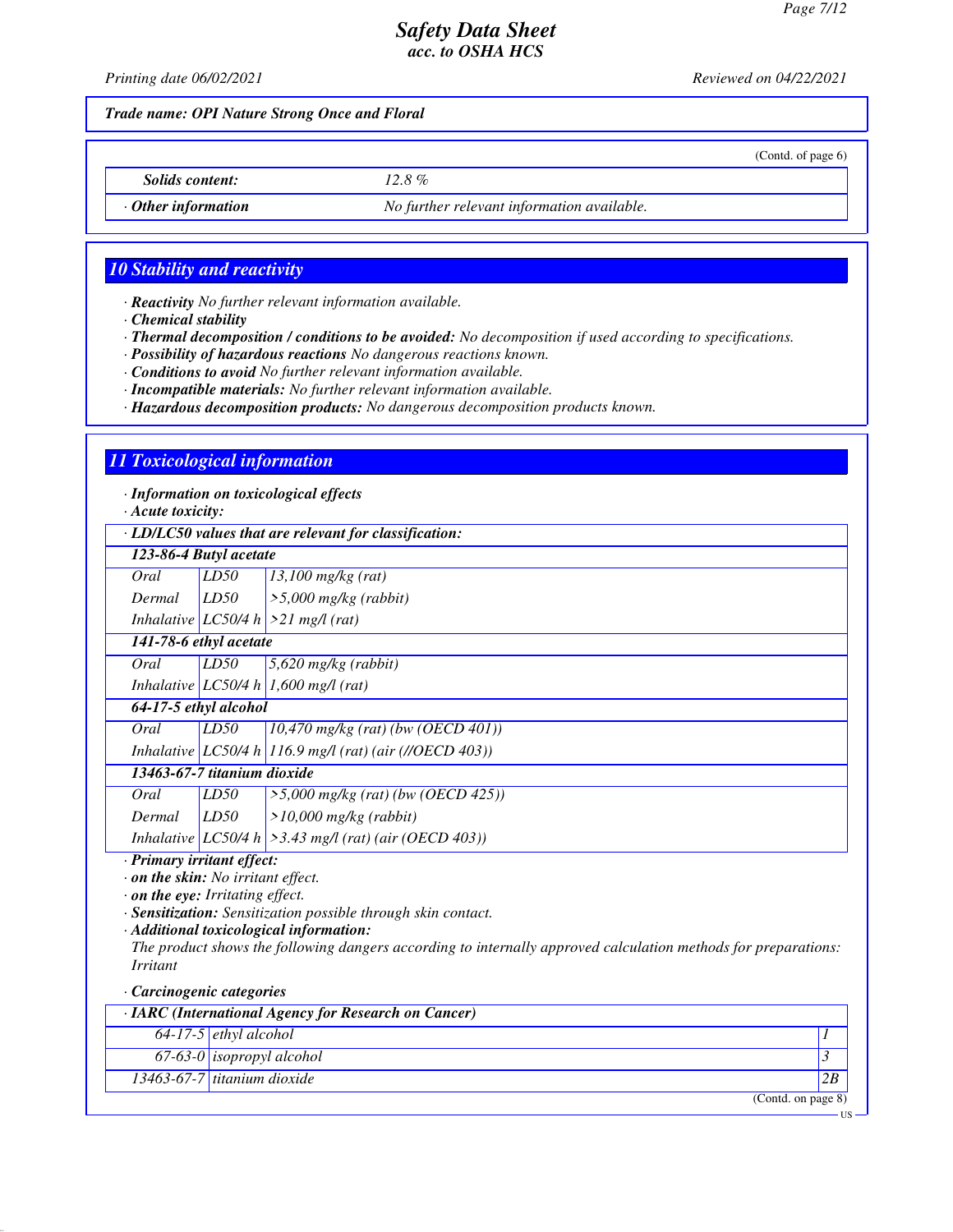(Contd. of page 7)

## *Safety Data Sheet acc. to OSHA HCS*

*Printing date 06/02/2021 Reviewed on 04/22/2021*

*Trade name: OPI Nature Strong Once and Floral*

|  | 61790-53-2 Diatomaceous earth (Silica-Amorphous) |  |
|--|--------------------------------------------------|--|
|--|--------------------------------------------------|--|

*7631-86-9 Silica 3* 

*1309-37-1 Iron Oxides (CI 77491) 3* 

*· NTP (National Toxicology Program)*

*None of the ingredients is listed.*

*· OSHA-Ca (Occupational Safety & Health Administration)*

*None of the ingredients is listed.*

## *12 Ecological information*

*· Toxicity*

- *· Aquatic toxicity: No further relevant information available.*
- *· Persistence and degradability No further relevant information available.*
- *· Behavior in environmental systems:*
- *· Bioaccumulative potential No further relevant information available.*
- *· Mobility in soil No further relevant information available.*
- *· Additional ecological information:*

*· General notes:*

*Water hazard class 2 (Self-assessment): hazardous for water*

*Do not allow product to reach ground water, water course or sewage system.*

*Danger to drinking water if even small quantities leak into the ground.*

- *· Results of PBT and vPvB assessment*
- *· PBT: Not applicable.*
- *· vPvB: Not applicable.*
- *· Other adverse effects No further relevant information available.*

## *13 Disposal considerations*

*· Waste treatment methods*

*· Recommendation:*

*Must not be disposed of together with household garbage. Do not allow product to reach sewage system.*

- *· Uncleaned packagings:*
- *· Recommendation: Disposal must be made according to official regulations.*
- *· Recommended cleansing agent: Water, if necessary with cleansing agents.*

| $\cdot$ UN-Number               |               |  |
|---------------------------------|---------------|--|
| · DOT, IMDG, IATA               | <i>UN1263</i> |  |
| $\cdot$ UN proper shipping name |               |  |
| $\cdot$ DOT                     | Paint         |  |
| $\cdot$ IMDG, IATA              | <b>PAINT</b>  |  |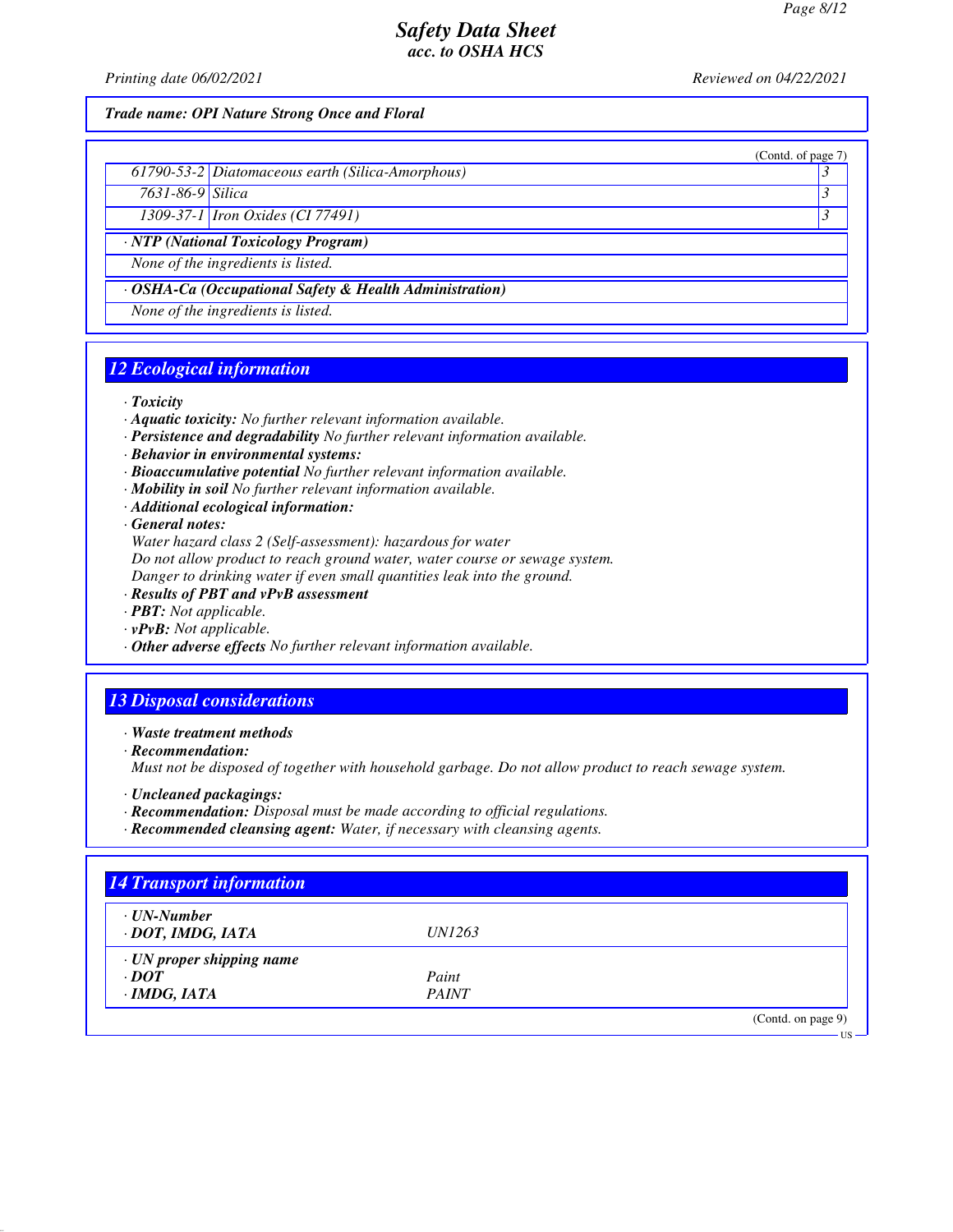*Printing date 06/02/2021 Reviewed on 04/22/2021*

*Trade name: OPI Nature Strong Once and Floral*

|                                                                                                                           | (Contd. of page 8)                                                                                  |
|---------------------------------------------------------------------------------------------------------------------------|-----------------------------------------------------------------------------------------------------|
| · Transport hazard class(es)                                                                                              |                                                                                                     |
| $\cdot$ <i>DOT</i>                                                                                                        |                                                                                                     |
|                                                                                                                           |                                                                                                     |
| $\cdot$ Class                                                                                                             | 3 Flammable liquids                                                                                 |
| $\cdot$ Label                                                                                                             | 3                                                                                                   |
| $\cdot$ IMDG, IATA                                                                                                        |                                                                                                     |
|                                                                                                                           |                                                                                                     |
| · Class                                                                                                                   | 3 Flammable liquids                                                                                 |
| $\cdot$ Label                                                                                                             | 3                                                                                                   |
| · Packing group<br>· DOT, IMDG, IATA                                                                                      | $I\!I$                                                                                              |
| · Environmental hazards:                                                                                                  | Not applicable.                                                                                     |
| · Special precautions for user<br>· Hazard identification number (Kemler code): 33<br>· EMS Number:<br>· Stowage Category | Warning: Flammable liquids<br>$F-E, S-E$<br>B                                                       |
| · Transport in bulk according to Annex II of<br><b>MARPOL73/78 and the IBC Code</b>                                       | Not applicable.                                                                                     |
| · Transport/Additional information:                                                                                       |                                                                                                     |
| $\cdot$ DOT                                                                                                               |                                                                                                     |
| · Quantity limitations                                                                                                    | On passenger aircraft/rail: 5 L                                                                     |
|                                                                                                                           | On cargo aircraft only: 60 L                                                                        |
| $\cdot$ IMDG                                                                                                              |                                                                                                     |
| $\cdot$ Limited quantities (LQ)                                                                                           | 5L                                                                                                  |
| $\cdot$ Excepted quantities (EQ)                                                                                          | Code: E2                                                                                            |
|                                                                                                                           | Maximum net quantity per inner packaging: 30 ml<br>Maximum net quantity per outer packaging: 500 ml |
|                                                                                                                           |                                                                                                     |
| · UN "Model Regulation":                                                                                                  | <b>UN 1263 PAINT, 3, II</b>                                                                         |

# *15 Regulatory information*

*· Safety, health and environmental regulations/legislation specific for the substance or mixture No further relevant information available.*

*· Sara*

*· Section 355 (extremely hazardous substances):*

*None of the ingredients is listed.*

*· Section 313 (Specific toxic chemical listings):*

*67-63-0 isopropyl alcohol*

(Contd. on page 10)

US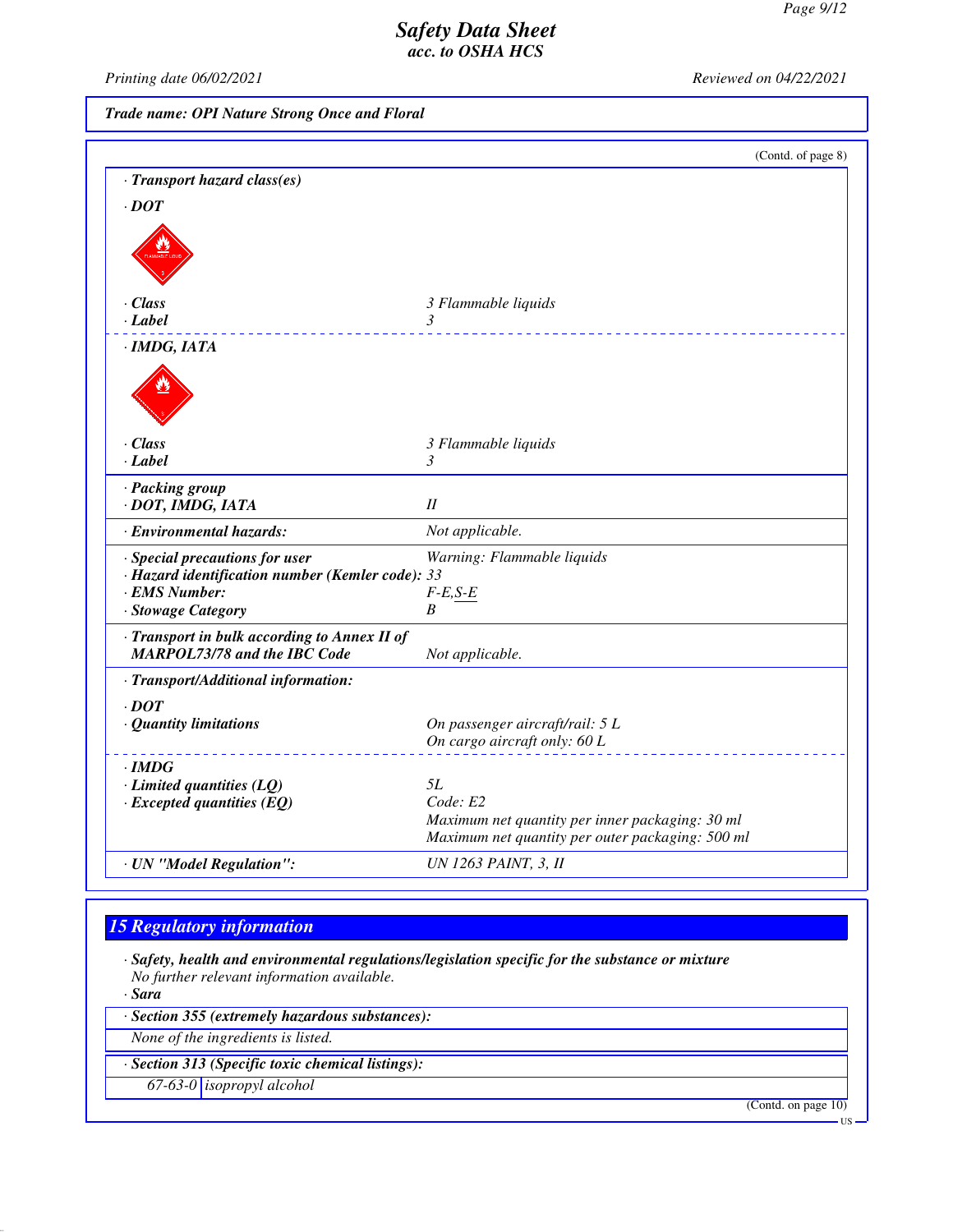*Printing date 06/02/2021 Reviewed on 04/22/2021*

*Trade name: OPI Nature Strong Once and Floral*

| <b>ACTIVE</b>             |
|---------------------------|
| <b>ACTIVE</b>             |
| <b>ACTIVE</b>             |
| <b>ACTIVE</b>             |
| <b>ACTIVE</b>             |
| <b>ACTIVE</b>             |
| <b>ACTIVE</b>             |
| <b>ACTIVE</b>             |
| <b>ACTIVE</b>             |
| <b>ACTIVE</b>             |
| <b>ACTIVE</b>             |
| <b>ACTIVE</b>             |
| <b>ACTIVE</b>             |
| <b>ACTIVE</b>             |
| <b>ACTIVE</b>             |
| <b>ACTIVE</b>             |
| <b>ACTIVE</b>             |
| <b>ACTIVE</b>             |
| <b>ACTIVE</b>             |
| <b>ACTIVE</b>             |
| <b>ACTIVE</b>             |
|                           |
|                           |
|                           |
|                           |
|                           |
|                           |
|                           |
|                           |
|                           |
|                           |
|                           |
|                           |
|                           |
| $D,$ CBD(inh), $NL(oral)$ |
| D                         |
| D, I, II                  |
| (Contd. on page 11)       |
|                           |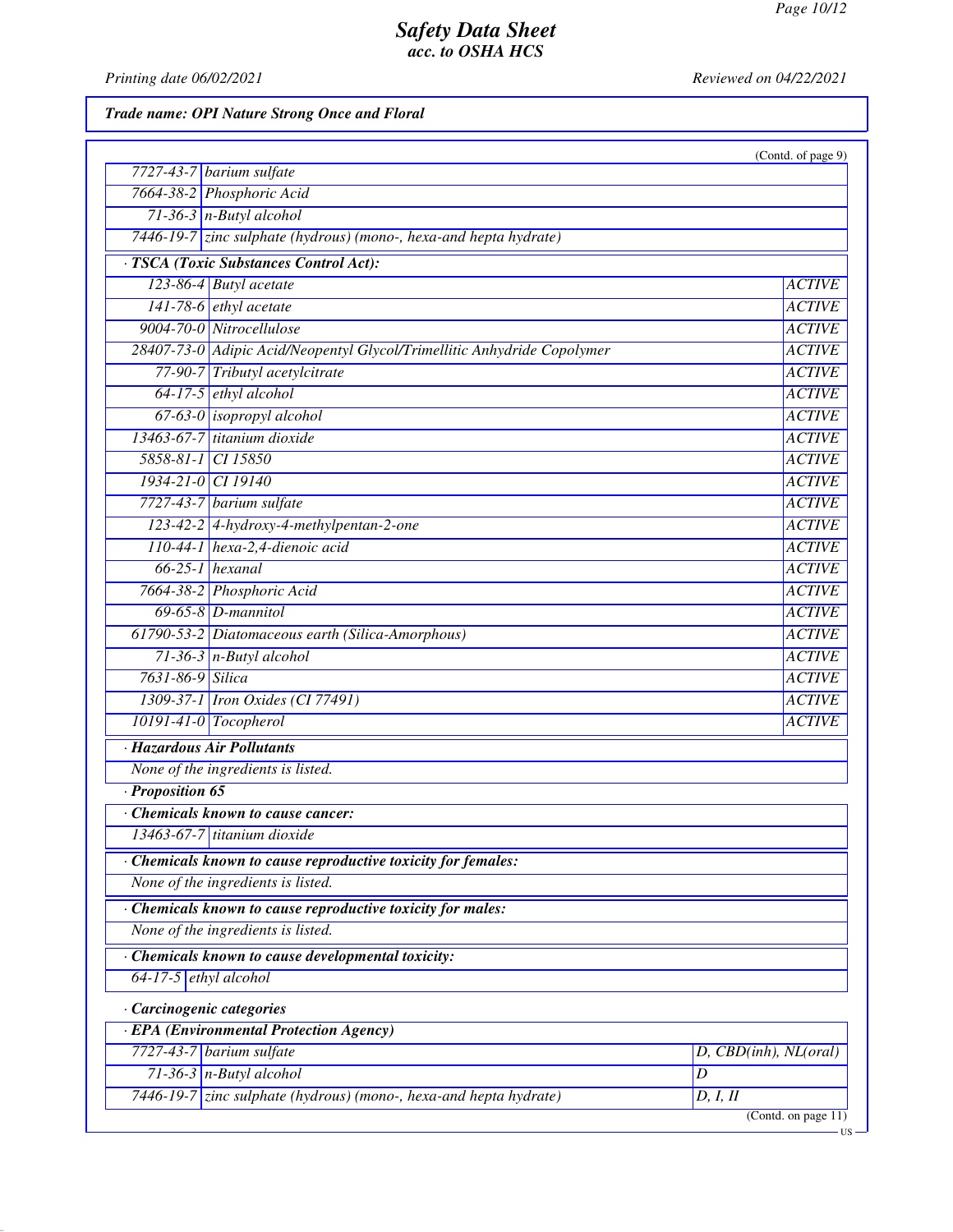*Printing date 06/02/2021 Reviewed on 04/22/2021*

#### *Trade name: OPI Nature Strong Once and Floral*

|                                                                    |                                  | (Contd. of page $10$ ) |  |
|--------------------------------------------------------------------|----------------------------------|------------------------|--|
| · TLV (Threshold Limit Value)                                      |                                  |                        |  |
|                                                                    | $64-17-5$ ethyl alcohol          | A <sub>3</sub>         |  |
|                                                                    | $67-63-0$ isopropyl alcohol      | A4                     |  |
|                                                                    | $13463-67-7$ titanium dioxide    | A4                     |  |
|                                                                    | 1309-37-1 Iron Oxides (CI 77491) | A4                     |  |
| · NIOSH-Ca (National Institute for Occupational Safety and Health) |                                  |                        |  |
|                                                                    | 13463-67-7 titanium dioxide      |                        |  |

*· GHS label elements The product is classified and labeled according to the Globally Harmonized System (GHS). · Hazard pictograms*



*· Signal word Danger*

*· Hazard-determining components of labeling: Butyl acetate Adipic Acid/Neopentyl Glycol/Trimellitic Anhydride Copolymer ethyl acetate · Hazard statements Highly flammable liquid and vapor. Causes serious eye irritation. May cause an allergic skin reaction. May cause drowsiness or dizziness. · Precautionary statements Keep away from heat/sparks/open flames/hot surfaces. - No smoking. Ground/bond container and receiving equipment. Use explosion-proof electrical/ventilating/lighting/equipment. Use only non-sparking tools. Take precautionary measures against static discharge. Avoid breathing dust/fume/gas/mist/vapors/spray Wash thoroughly after handling. Use only outdoors or in a well-ventilated area. Contaminated work clothing must not be allowed out of the workplace. Wear protective gloves/protective clothing/eye protection/face protection. If on skin (or hair): Take off immediately all contaminated clothing. Rinse skin with water/shower. IF INHALED: Remove person to fresh air and keep comfortable for breathing. If in eyes: Rinse cautiously with water for several minutes. Remove contact lenses, if present and easy to do. Continue rinsing. Call a poison center/doctor if you feel unwell. Specific treatment (see on this label). If skin irritation or rash occurs: Get medical advice/attention. If eye irritation persists: Get medical advice/attention. Wash contaminated clothing before reuse. In case of fire: Use for extinction: CO2, powder or water spray. Store in a well-ventilated place. Keep container tightly closed. Store in a well-ventilated place. Keep cool. Store locked up. Dispose of contents/container in accordance with local/regional/national/international regulations.* (Contd. on page 12)